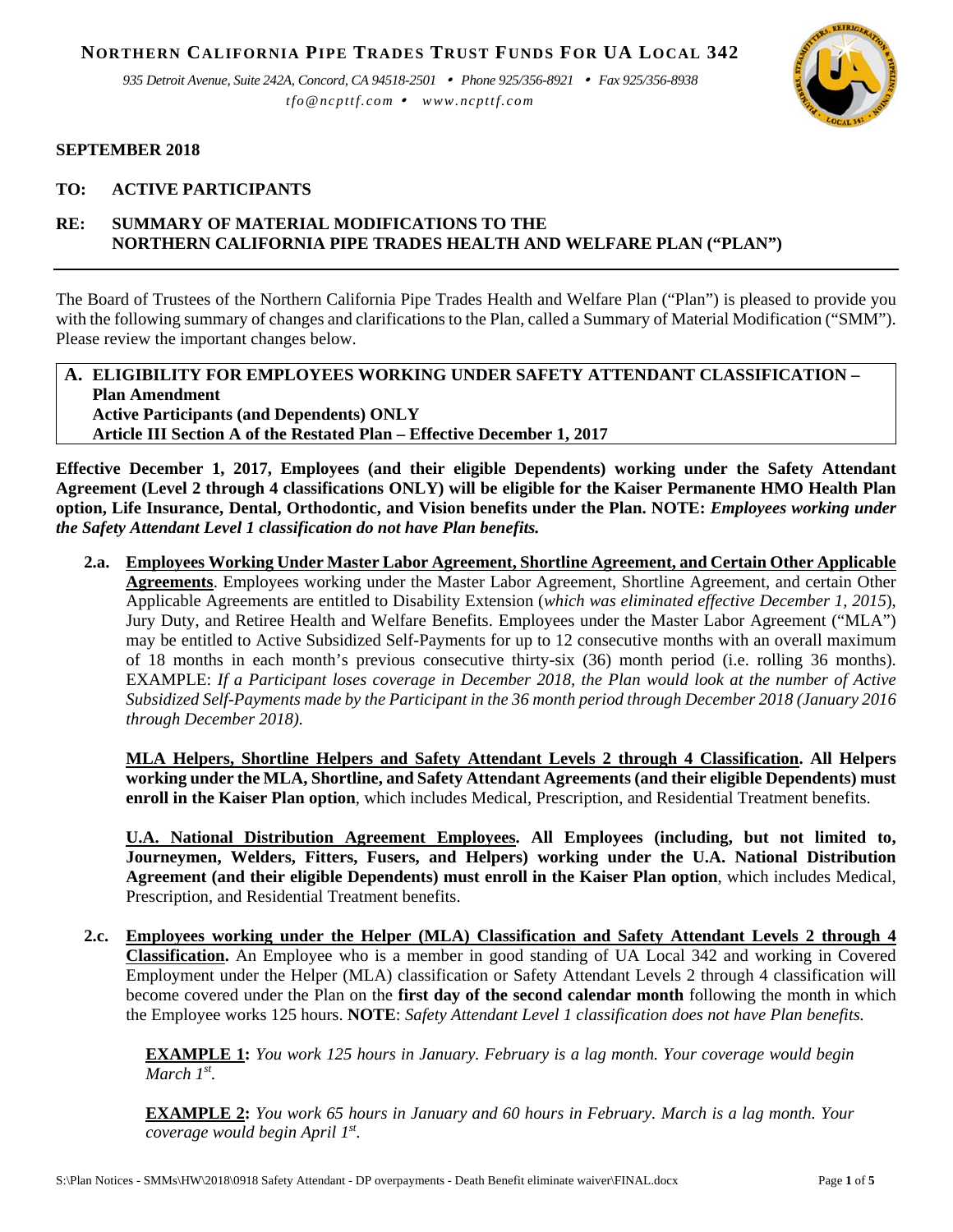There is a maximum two (2) month Reserve Hour Bank for Employees working under the Helper classification and Safety Attendant classification. Employees working under the Helper classification and Safety Attendant classification may be entitled to **Active Subsidized Self-Payments** for up to four (4) consecutive months with an overall maximum of six (6) months of Active Subsidized Self-Payments in each month's previous consecutive thirty-six (36) month period (i.e. rolling 36 months). EXAMPLE: *If a Participant loses coverage in December 2018, the Plan would look at the number of Active Subsidized Self-Payments made by the Participant in the 36 month period through December 2018 (January 2016 through December 2018).*

Employees working under the Helper classification and Safety Attendant classification are NOT entitled to Jury Duty or Retiree Health and Welfare Benefits because of their lower contribution rate.

**4.d. Helper (MLA) Classification and Safety Attendant Levels 2 through 4 Classification - 2 Month Reserve Hour Bank.** When a Covered Employee working under the Helper classification or Safety Attendant Levels 2 through 4 classifications accumulates at least 125 hours during a month, any hours in excess of 125 are banked in his or her Reserve Hour Bank to provide coverage for a later month when the employee is not working sufficient hours. Up to 125 hours will be deducted from the Reserve Hour Bank to provide each month's coverage. **A Participant may accumulate excess hours to a maximum of 250 hours (2 months).** 

# **B. CONTINUATION OF COVERAGE (Active Participants Only) ACTIVE SUBSIDIZED SELF-PAYMENTS FOR EMPLOYEES WORKING UNDER SAFETY ATTENDANT CLASSIFICATION – Plan Amendment Active Participants ONLY Article X Section A.2. of the Restated Plan – Effective December 1, 2017**

**Effective December 1, 2017, Employees working under the Safety Attendant Agreement (Level 2 through 4 classifications ONLY) may be eligible to make Active Subsidized Self-Payments. NOTE:** *Employees working under the Safety Attendant Level 1 classification do not have Plan benefits.* 

# **2. Special Plan Rules for Residential and Tradesman/Serviceman, MLA Helpers, Safety Attendant Levels 2 through 4 and Other Special Contract Employees to be eligible to make Active Subsidized Self-Payments:**

- i. Must be a member in good standing with UA Local 342; and
- ii. Is not (and has not) performed non-covered work in the Pipe Trades Industry; and
- iii. Must be either: (a) disabled for at least 14 consecutive days in the calendar month prior to his/her loss of coverage and receiving either Workers' Compensation Benefits, State Disability Insurance Benefits; or Social Security Disability Benefits; or (b) be on UA Local 342's out-of-work list and be available for work; or (c) have returned to work and are working short hours; and
- iv. Must have been covered under the Plan for at least twelve (12) consecutive months immediately preceding the loss of coverage based on: (a) hours worked in a Classification/Contract that provides this benefit; and/or (b) Reserve Hour Bank based on a Classification/Contract that provides this benefit; and/or (c) months of extended coverage under the Disability Extension Benefit (*which was eliminated effective December 1, 2015*); and/or (d) Active Subsidized Self-Payment (excluding COBRA coverage) - *or* - the Participant worked a minimum of 1500 hours in a Classification/Contract that provides this benefit during the 24 months immediately preceding the Participant's coverage termination date; and
- v. Participant and/or current or former Spouse and/or other Dependent must not owe any money (unless on an approved payment plan) to the Northern California Pipe Trades Health and Welfare Plan, the Northern California Pipe Trades Pension Plan, the Northern California Pipe Trades Supplemental 401(k) Retirement Plan or any other entity administered by the Northern California Pipe Trades Trust Fund Office; and
- vi. Must have their monthly payment(s) received at the bank no later than the  $20<sup>th</sup>$  day of the coverage month.

A Participant may be eligible for up to a maximum of four (4) consecutive months of Active Subsidized Self-Payments. Participants may receive an overall maximum of six (6) months of Active Subsidized Self-Payments in each month's previous consecutive thirty-six (36) month period (i.e. rolling 36 months). EXAMPLE: *If a Participant loses coverage in December 2018, the Plan would look at the number of Active Subsidized Self-Payments made by the Participant in the 36 month period through December 2018 (January 2016 through December 2018).*

After exhausting Active Subsidized Self-Payments, the eighteen (18) month COBRA continuation period will be reduced by the number of Active Subsidized Self-Payments made. After exhausting Active Subsidized Self-Payments, if a Participant chooses to continue coverage through COBRA, he/she may only elect the Core Coverage option (Medical and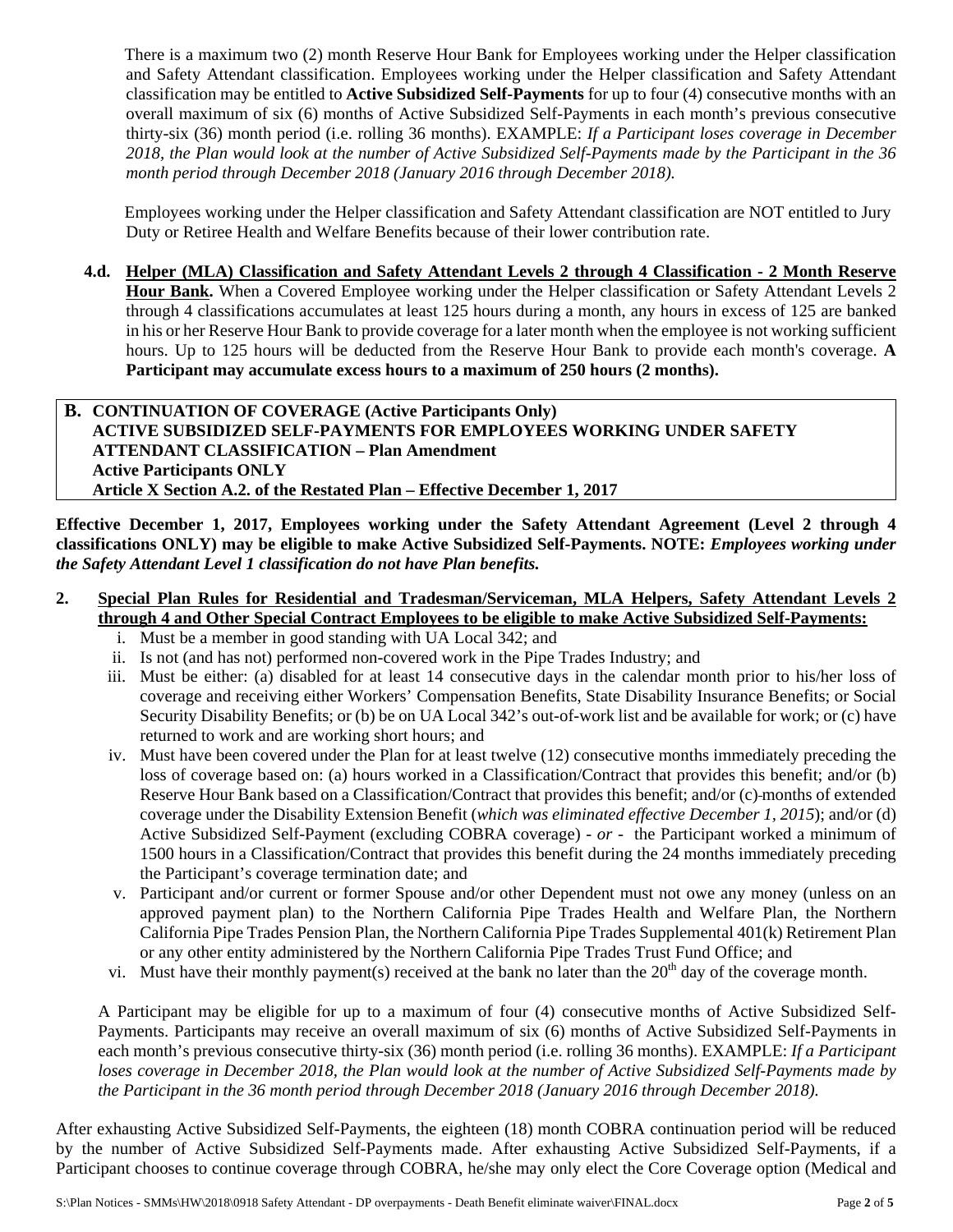Prescription Drug coverage) for the remaining months. EXAMPLE: *If a Participant is eligible to make four (4) months of Active Subsidized Self-Payments, after exhausting Active Subsidized Self-Payments, he/she may continue to make COBRA payments for Core Coverage for up to an additional fourteen (14) months.*

## **C. SUMMARY OF AGREEMENTS AND BENEFITS – Plan Amendment Article II of the Restated Plan – Effective December 1, 2017**

## **Effective December 1, 2017, the Summary of Agreements and Benefits has been modified to incorporate language on the Safety Attendant classification.**

Please review the table according to your classification. If a "YES" appears in the Benefit column, you may be eligible to receive this benefit should you meet the Plan requirements as defined in the Summary Plan Description ("SPD") booklet. If a "NO" appears in the Benefit column, you are not eligible for these benefits. Please refer to the SPD booklet for additional details and eligibility requirements.

## **All Incoming Reciprocal contributions/hours are prorated at the standard Master Labor Agreement Contribution rate for Active coverage. Please refer to Article IV of the SPD for additional information.**

| <b>Classification</b>                                                                                               | <b>Initial Eligibility</b><br><b>Requirement</b> | <b>Hours</b><br><b>Required for</b><br><b>Monthly</b><br>Eligibility | <b>Reserve Hour Bank</b>                                                                                                                       | <b>Jury Duty</b> | <b>Active Subsidized</b><br><b>Self-Payment</b>                 |
|---------------------------------------------------------------------------------------------------------------------|--------------------------------------------------|----------------------------------------------------------------------|------------------------------------------------------------------------------------------------------------------------------------------------|------------------|-----------------------------------------------------------------|
| <b>ACTIVE</b><br>$(MLA + Others)$<br><b>SHORTLINE</b><br>(Helpers - KAISER<br>ONLY                                  | 300 hours in<br>consecutive 6-mos.               | 125                                                                  | 6-mos. Max<br>$(750 \text{ hours})$                                                                                                            | <b>YES</b>       | 12-mos. Max & overall 18-mos. Max<br>in rolling 36 month period |
| <b>HELPER</b><br>(MLA+ Others)<br>(KAISER ONLY)<br><b>SAFETY ATTENDANT</b><br>(Levels 2 through 4)<br>(KAISER ONLY) | 125 hours in<br>consecutive 6-mos.               | 125                                                                  | 2-mos. Max<br>$(250 \text{ hours})$                                                                                                            | N <sub>O</sub>   | 4-mos. Max & overall 6-mos. Max in<br>rolling 36 month period   |
| NON-<br><b>BARGAINING</b>                                                                                           | 1 HW Flat Rate<br>Contribution                   | 1 HW Flat<br>Rate                                                    | <b>NONE</b>                                                                                                                                    | N <sub>O</sub>   | N <sub>O</sub>                                                  |
| <b>RESIDENTIAL</b><br>(KAISER ONLY)<br><b>RESIDENTIAL LIGHT</b><br><b>COMMERCIAL (RLC)</b><br>(KAISER ONLY)         | 120 hours in<br>consecutive 6-mos.               | 120                                                                  | 1 mo. Max<br>$(120 \text{ hours})$<br>$-OR-$<br>3-mos. Max (360 hours)<br>if worked 1200 hours in<br>each of the preceding 2<br>calendar years | N <sub>O</sub>   | 4-mos. Max & overall 6-mos. Max in<br>rolling 36 month period   |
| <b>SERVICEMAN</b><br>(Other Applicable<br>Agreements)<br>(KAISER ONLY)                                              | 300 hours in<br>consecutive 6-mos.               | 125                                                                  | 6-mos. Max<br>$(750 \text{ hours})$                                                                                                            | N <sub>O</sub>   | 4-mos. Max & overall 6-mos. Max in<br>rolling 36 month period   |
| <b>TRADESMAN</b><br>(KAISER ONLY)                                                                                   | 300 hours in<br>consecutive 6-mos.               | 125                                                                  | 2-mos. Max<br>$(250 \text{ hours})$                                                                                                            | N <sub>O</sub>   | 4-mos. Max & overall 6-mos. Max in<br>rolling 36 month period   |
| <b>UA NATIONAL</b><br><b>DISTRIBUTION</b><br><b>AGREEMENT</b><br>(KAISER ONLY)                                      | 300 hours in<br>consecutive 6-mos.               | 125                                                                  | 6-mos. Max<br>(750 hours)                                                                                                                      | N <sub>O</sub>   | 12-mos. Max & overall 18-mos. Max<br>in rolling 36 month period |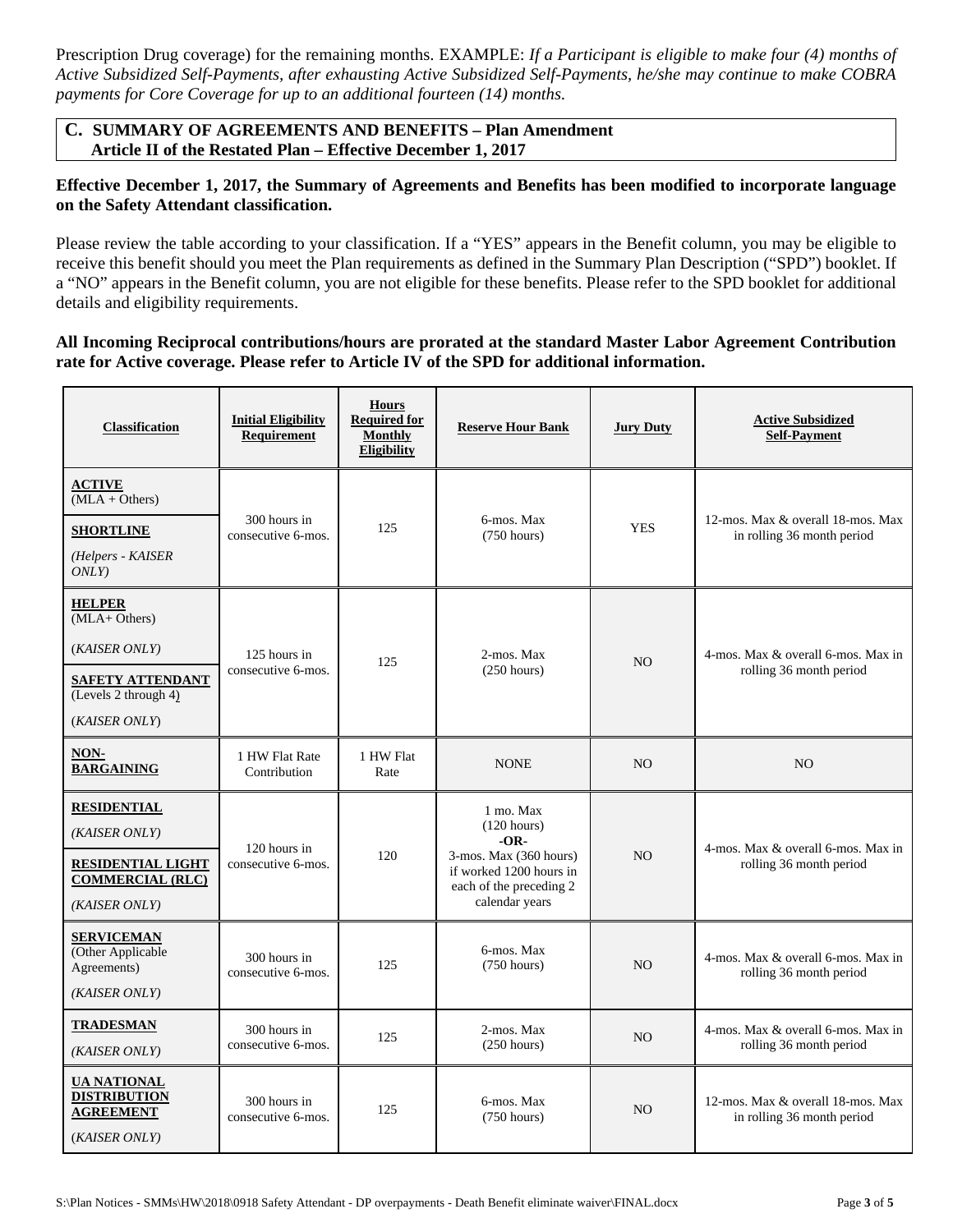**D. ELIGIBLE DEPENDENTS (Domestic Partner and Domestic Partner's Children) – Plan Amendment Active Participants ONLY Article VII Section C.5. of the Restated Plan – Effective August 1, 2018** 

**Effective August 1, 2018, the Imputed Income Tax section of the Plan rules has been amended to reflect that partial payments and/or credits under \$10.00 and/or erroneous payments may not be refunded if not reclaimed within 30 days of receipt of payment. Please note, it is your responsibility to pay the CORRECT amount of imputed income taxes due a month in advance of the month of eligible provided for domestic partnership health coverage.** 

**5. Imputed Income Taxes.** The Plan Participant is responsible for monthly payment in full of imputed income taxes for coverage of a Domestic Partner and a Domestic Partner's Child(ren). Full payment of the correct amount of the imputed income taxes is due one month in advance of the month eligibility is provided. **Failure to pay the imputed income taxes in full by the due date, will result in the Domestic Partner's and Domestic Partner Child(ren)'s immediate termination of coverage, effective the last day of the month in which the full imputed income tax payment is not received.** 

**Rates are subject to change and payment amounts received in excess of the current coverage month's imputed income tax payment may not be accepted and may be refunded to the payee. Please be aware that partial payments and/or credits under \$10.00 and/or erroneous payments may not be refunded if not reclaimed within 30 days of receipt of the payment by the Plan. If the Plan Participant and Domestic Partner marry, a refund of the imputed income tax payment made for the month in which the marriage occurred may not be eligible for a refund.**

Since the value of Domestic Partner Plan benefits is considered imputed income, it must be reported to the Internal Revenue Service and the Plan will issue a W-2 in January of the following year reflecting the taxable value of Plan benefits for the year and the total amount in tax payments paid during the year.

#### **E. DEATH AND ACCIDENTAL DEATH AND DISMEMBERMENT BENEFITS – Plan Amendment Active Participants ONLY Article XIX Section l of the Restated Plan – Effective September 1, 2018**

**Since there is no benefit to the Plan and because of the cost-saving to the Plan, effective September 1, 2018, the Plan is eliminating the waiver of premium provision (which waived the premium for those Participants with coverage while disabled), the Plan is removing items relating to the waiver of premium and renumbering this section of the Summary Plan Description/Plan Document:** 

- **1. Life Insurance Benefit for Active Employees:** 
	- **a. Basic Death Benefit.** A \$25,000 death benefit is payable to the designated beneficiary of a Covered Employee in the event of the Employee's death from any cause-on the job or off-while the Employee is eligible for benefits under this Plan. The Board of Trustees is authorized to enter into an agreement with a life insurance company or other entity to provide such benefits or to self-fund such benefits directly from the Plan. **(This benefit is not applicable for Retirees.)**
	- **b. Exclusions.** No benefits would be payable if the loss results from:
		- (1) Suicide or intentional self-inflicted injury, while sane or insane;
		- (2) War, or an act of war, whether or not declared;
		- (3) Participation in the commission of a felony or being engaged in any illegal activity. No criminal conviction is required for this exclusion to apply; or
		- (4) Insurrection or riot.

For any benefits provided by a life insurance company or other entity, there may be additional exclusions as prescribed in any agreement entered into between the life insurance company or other entity and the Board of Trustees.

**c. Facility of Payment.** If, in the opinion of the Trustees, any person who is eligible to receive payments under this Plan is legally, physically, or mentally incapable of personally signing and acknowledging any such payment, the